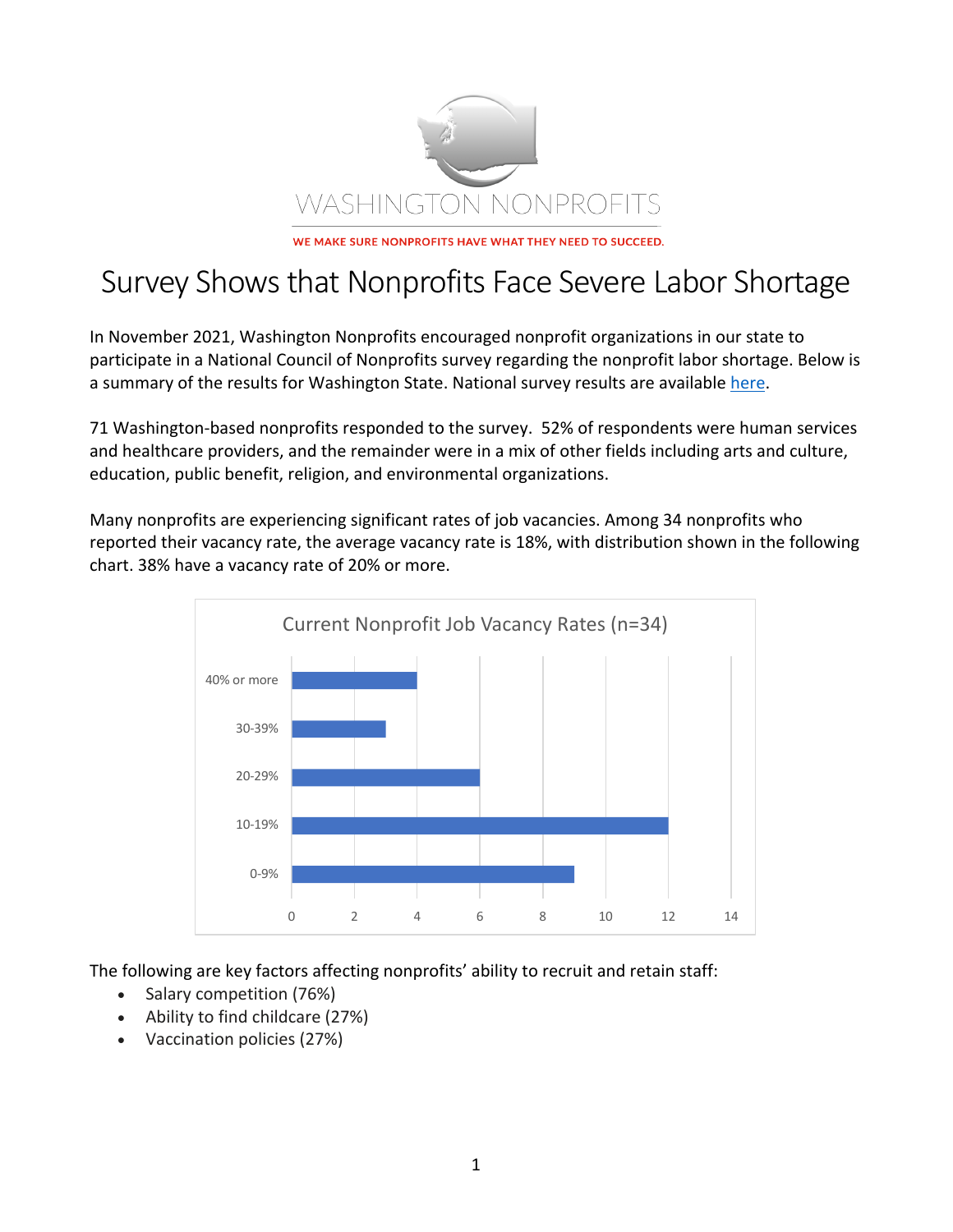Respondents reported accessing various types of COVID relief funding.

| Type of Relief                        | Percent of Respondents who Received Relief |
|---------------------------------------|--------------------------------------------|
| Paycheck Protection Program           | 75%                                        |
| <b>State Relief Funds</b>             | 32%                                        |
| <b>Employee Retention Tax Credit</b>  | 14%                                        |
| American Rescue Plan Act (ARPA) Funds | 28%                                        |

## Key Challenges

Via comments in the survey, nonprofits painted a picture of how long-time issues related to compensation in the sector, combined with new pressures, are causing a crisis that threatens nonprofits' ability to provide continuity for community services.

**Labor costs are rising quickly, due to economic factors and new state mandates**. Though not addressed directly in this national survey, Washington Nonprofits hears from nonprofits regularly that new state labor laws, including the rising minimum wage and the rising overtime threshold, are creating fiscal strain. The comments below speak to salary competition in many fields.

*"We are competing with big business for SHRM-certified HR consultants, IT consultants and engineers, accounting professionals and CPAs, and Salesforce consultants…Salaries have climbed 10% in this last year in our area." - Nancy Long, 501 Commons*

*"We struggle to compete with both profit and nonprofit businesses and government agencies that can offer higher wages and benefit packages." – Central Washington Human Services Provider*

*"We serve homeless and at-risk youth. Years of underfunding has kept wage rates artificially low for case managers, shelter staff, etc.—many positions require bachelor or masters level education. MSWs are now required in public positions (schools, police departments, hospitals, etc.) who can budget for wages appropriate for education and experience, offering \$10-15/hr more in pay, with much better benefits. Our grant-funded positions cannot compete." – Kitsap County Human Services Provider*

*"We are front line workers so there is not an option to work from home. Our lowest paid staff are the ones at most risk as they interact with our clients daily. I think many of them think the risk is too high. And, they can work in a fast food place and make more money." – Spokane Human Services Provider*

*"It's difficult to compete with the for-profit sector with regard to commercial driving needs. The wage range is too high for a nonprofit sector like ours to match the going rate of a commercial driver." – Anonymous Nonprofit*

*"We are unable to keep up with wage increases and other state mandates, as we have not had a service rate increase in over 10 years." – South Sound Human Services Provider*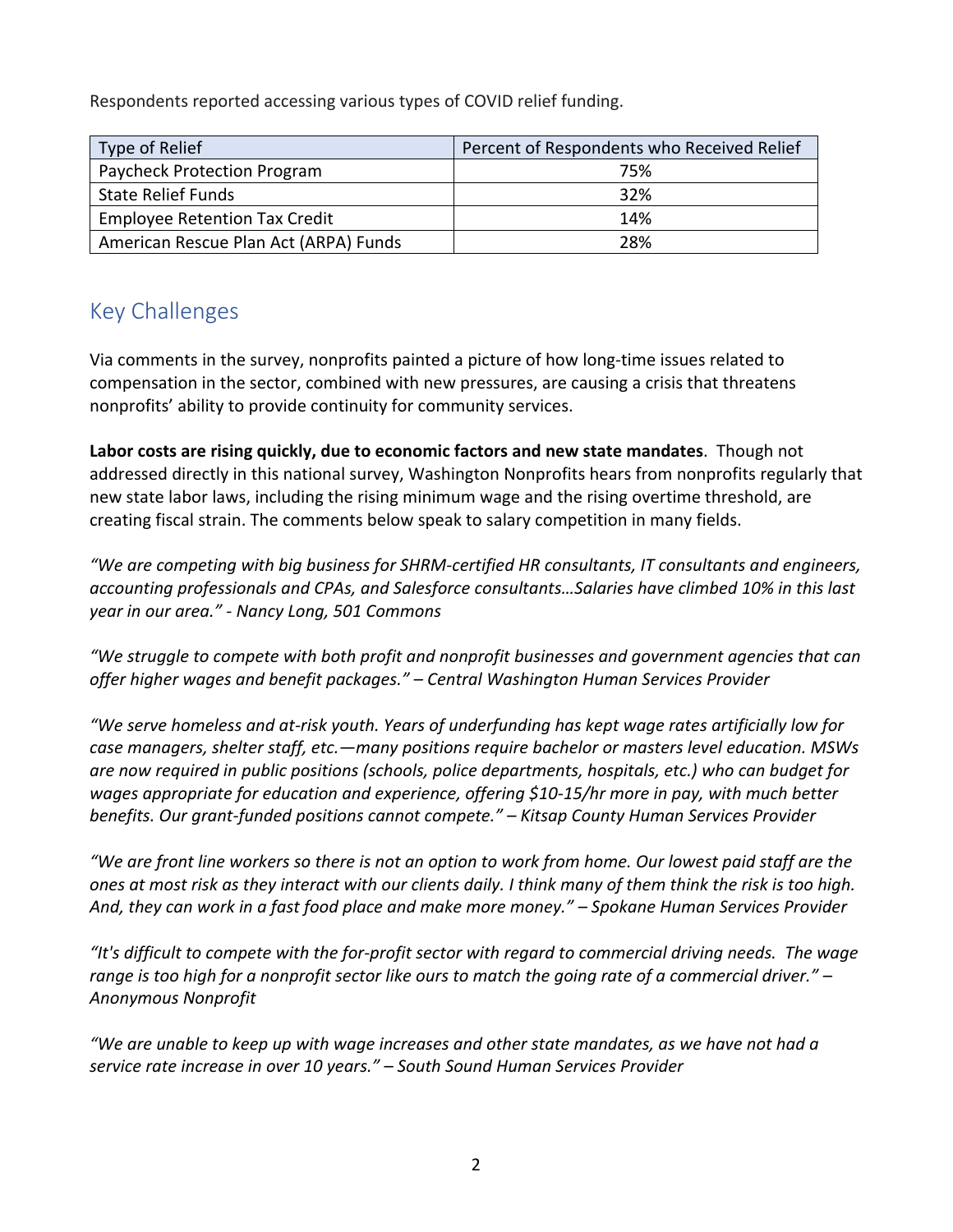## **The labor shortage has real consequences for communities.**

- Many more respondents commented on short staffing contributing to burnout for existing staff.
- Staff turnover also impacts service quality, as nonprofits report being forced to spend more time recruiting and training new staff (rather than serving clients) and clients not being served by consistent and experienced providers.
- Washington state is suffering job losses which may increase: several nonprofits reported that they are choosing to hire remote workers outside Washington State or considering relocating their offices to another state.

The comments below illustrate how the labor shortage is impacting quality and quantity of services.

*"HUD eligible low-income housing is hard to find in Spokane. We have funds to distribute but NO STAFF to do the work and NO housing availability to place clients." – Jeanette Hauck, YWCA Spokane*

*"Many of our on-call positions are vacant, leaving us vulnerable as our Indigenous community has higher COVID-19 infection, hospitalization, and morbidity rates than other ethnicities in King County, Washington. (We also have the highest vaccination rates.) Caring for family members is another issue we face, with little time for setting up and staffing extended leaves." – Leslie Haynes, United Indians of All Tribes Foundation*

*"Inability to hire is having negative impact on current staff as it leads to inability to fulfill job duties, take time off, etc. This is on top of burnout due to working throughout the pandemic with no closure of our site." – Puget Sound Childcare Provider*

**Nonprofits are oftentimes a training ground for public and private sector workers, leading to retention issues**. Nonprofits employ and provide important training for countless professionals who later move into other sectors in search of better compensation and benefits. Examples include social workers, counselors (who often receive clinical supervision necessary to practice independently via nonprofits), childcare workers and teachers.

*"We are a nonprofit childcare center. If we do get an employee, we train them only to have them go to work in K-12 because they have higher wages, benefits and the summer off." – Northwest Washington Childcare Provider*

*"Finding quality skilled individuals that will stay in positions longer term especially after investing in job training and development has been challenging. Training takes time but produces highly skilled employees that are often snatched away by other organizations/agencies able to pay higher wages and benefits." – Central Washington Human Services Provider*

*"We can't compete with the salary and benefits government jobs offer, so we are losing trained staff and when we hire new folks, once they get trained, they get government jobs." – South Sound Human Services Provider*

**Funding levels are not keeping pace with increasing costs of doing business, especially labor costs.** Funding from private foundation and government contracts tends to remain flat, while operating continue to rise.